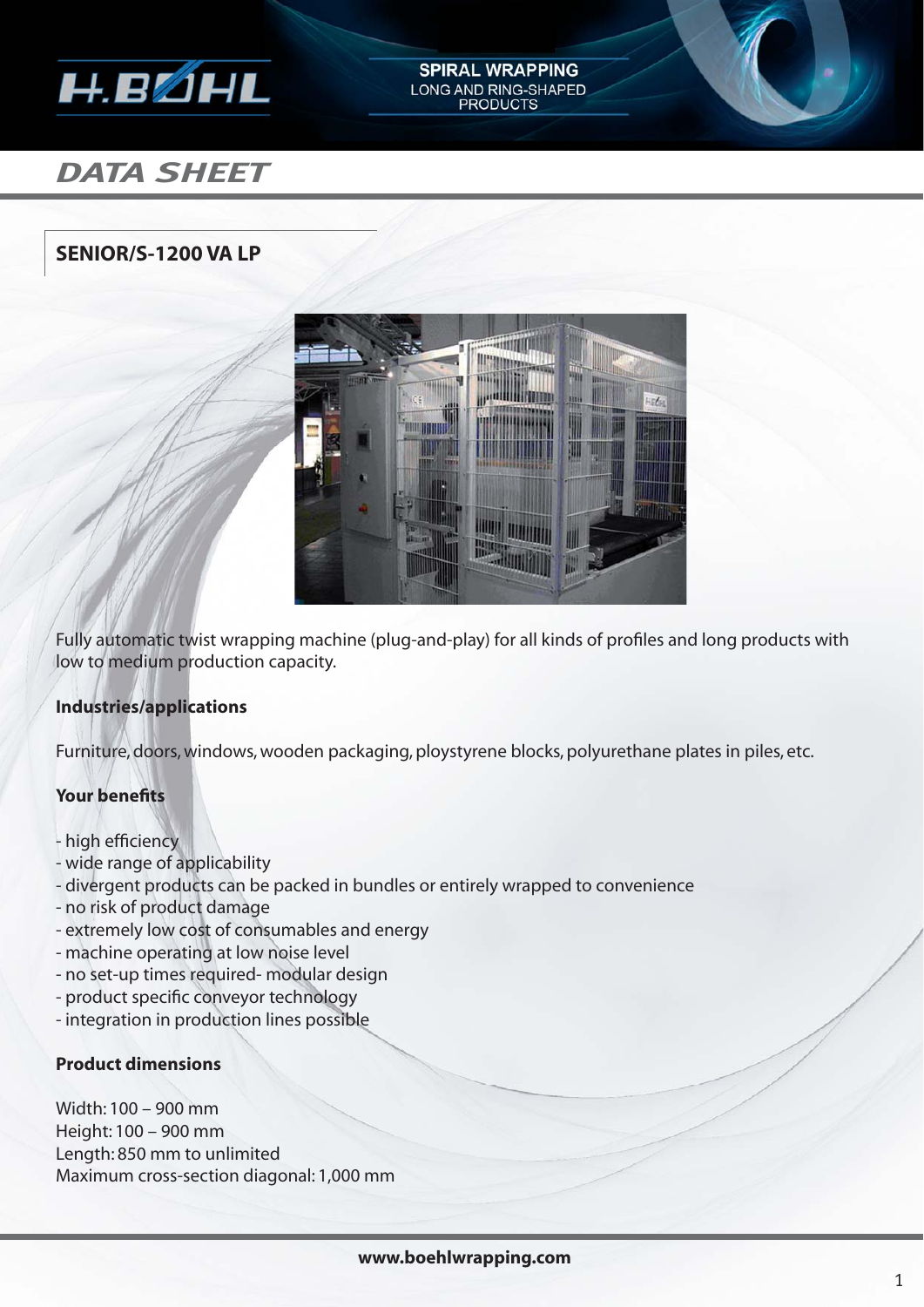

## **SENIOR/S-1200 VA LP**

#### **Wrapping/packaging materials**

PE stretch film, VCI stretch film, PE film, crepe paper, etc. Width: up to 250 mm Core section: 76 mm

#### **Specifi cations**

Dimensions (width x depth x height):1,968 x 2,251 x 2,145 mm (pressure roll up) Weight: approx. 2,500 kg Wrapping material width: max. 250 mm (stretch film) Max. speed: 10 m/min (frequency controlled) Control voltage: 24 VDC Line voltage: 400 V – 50 Hz, 3-phase Power consumption: approx. 5 kW Noise level: <79 dB Top ring: fixed height, diameter: 1,200 mm Height of conveyor unit: 900 mm Material feed/discharge: motor driven conveyor belt Air supply: 6 bar, dry air Machine operation: touch-screen Components: SIEMENS frequency converter, FESTO pneumatics Wrapping programs: 1 program included as standard

### **Technology**

- automatic gadget cutting and clamping the packaging material
- automatic product recognition
- automatic motor driven product advancement
- pneumatic pinch rollers in the feeding and run-out area of the machine
- quick-change unit for wrapping material coils
- adjustable product advancement speed using a frequency converter
- continuously variable film tension/strain
- PLC controlled (Siemens)
- operated via touch-screen panel
- 1 wrapping program included

#### **Options**

Signal exchange for in-line equipment. Also available as total pack (6 side packaging).

#### **Further features**

The machine is conforming to CE guidelines and has been designed according to the latest technical guidelines for industrial machinery.